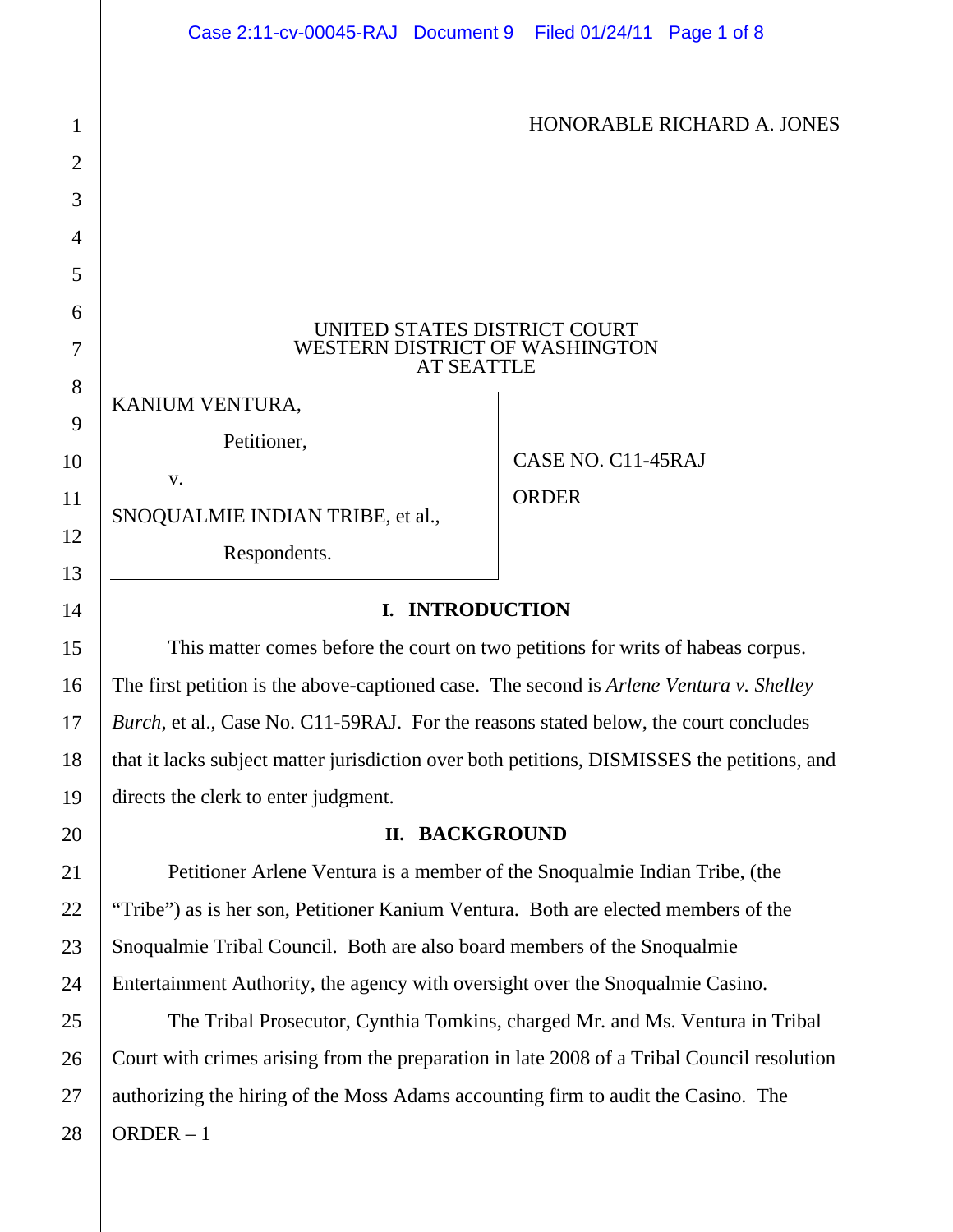criminal charges arise from allegations that the Venturas falsely represented that the Tribal Council had authorized the resolution, and used false statements to induce the Council chair to sign it. The Tribal Council rescinded the resolution in January 2009.

The Tribal Prosecutor initially charged Mr. Ventura in September 2010. In November 2010, the prosecutor amended the charges against Mr. Ventura and charged Ms. Ventura as well. Ms. Ventura faces five charges; Mr. Ventura faces four. The most serious of the charges carries a maximum sentence of six months of imprisonment. Neither Mr. Ventura or Ms. Ventura has been held in a jail or other detention facility while they await trial.

It is uncertain when or if the Tribal Court will try them. The judge assigned to hear their cases, Judge Raquel Montoya-Lewis, has withdrawn. In a December 31, 2010 order, Judge Montoya-Lewis explained that the Tribal Council had interfered in the Tribal Court's administration of civil claims for declaratory judgment that the Venturas had filed.<sup>1</sup> In light of that interference, she found that she could not preside over the criminal trials without it appearing that the Tribal Council's interference had influenced the Tribal Court. A few days after Petitioners filed their petitions, the Tribe appointed a judge pro tem to resolve the criminal charges. That judge will be unavailable to address Petitioners' criminal charges until he concludes a trial pending in another jurisdiction.

On November 13, 2010, the General Membership of the Tribe convened and voted to suspend the Venturas from the Tribal Council.<sup>2</sup> The resolution memorializing the

 $ORDER - 2$ 

<sup>&</sup>lt;sup>1</sup> The details of the Tribal Council's interference with the Tribal Court are beyond the scope of this order. It suffices to note that the Tribal Council removed the Clerk of Court, and issued an order removing Judge Montoya-Lewis from hearing any civil case against the Tribe.

 $2^2$  All members of the Tribe are also members of the General Council. Snoqualmie Const., Art. III, Sec. 1. The court assumes that the "General Membership" is synonymous with "General Council." The General Council can recall any Tribal Council member if a third of the General Council's eligible voters petition for recall, a special meeting ensues, and a majority of the General Council votes for recall. *Id.*, Art. VII, Sect. 3. Nothing in the Constitution permits the temporary suspension of a Tribal Council member's powers. For at least that reason, Petitioners assert that the General Membership resolution suspending them from office is invalid. This court does not reach these contentions in light of its disposition today.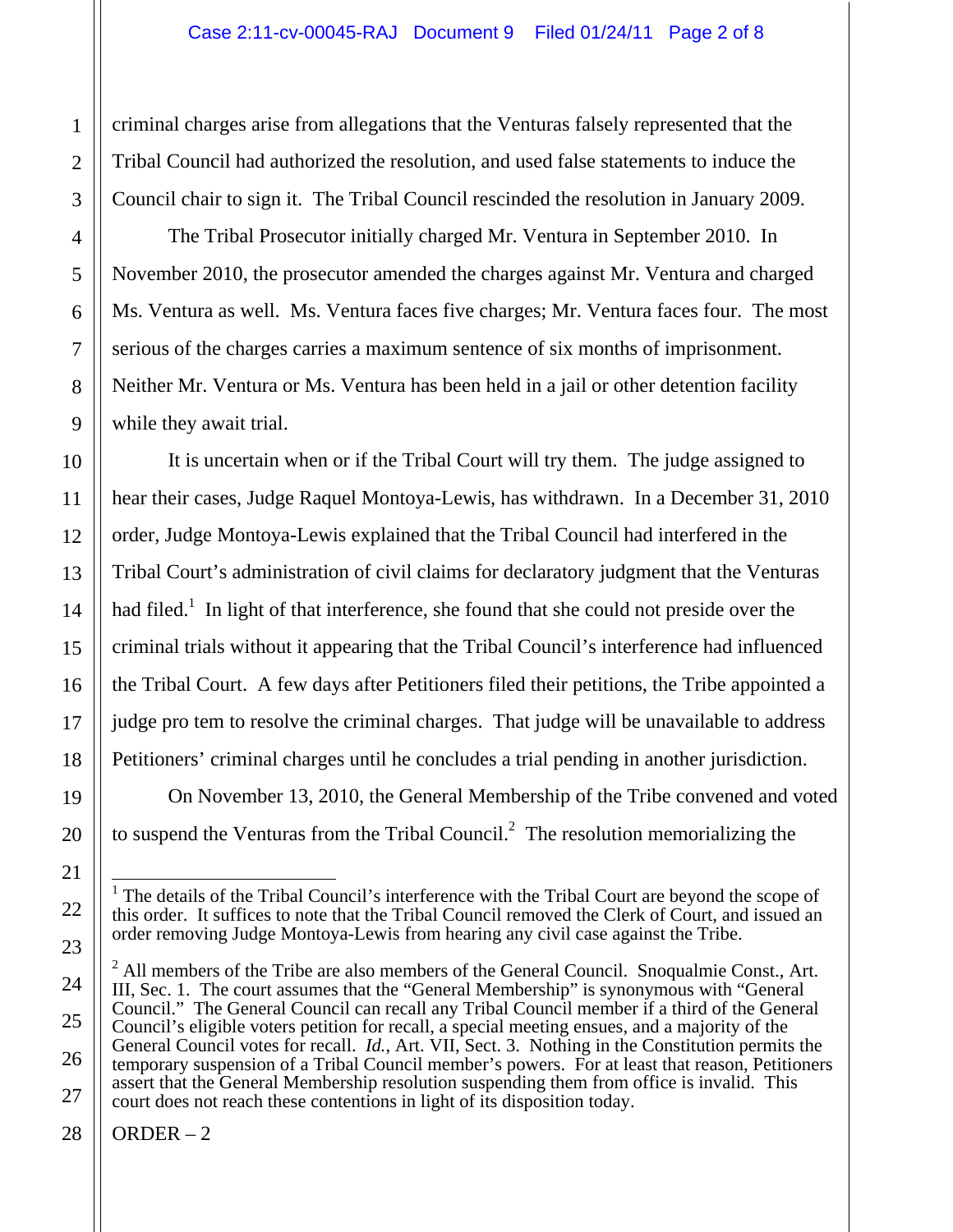General Membership's vote also prohibited the Venturas from entering the Tribal Center (where the Tribal Council's offices are located) and barred them from participating in Tribal Council meetings unless they were exonerated of the criminal charges.

Ms. Ventura received a trespass admonishment from the City of Snoqualmie Police Department when she attempted to enter her office at the Tribal Center on November 15, 2010. Mr. Ventura received a similar admonishment from City police.

Before Judge Montoya-Lewis withdrew from the criminal proceedings, the Tribal Court issued an order permitting both Venturas to access their tribal offices in late December 2010 to retrieve evidence needed for their defense against the criminal charges. The Tribe refused to honor the order, and the Venturas still have not returned to their tribal offices.

Mr. Ventura filed a petition for a writ of habeas corpus in this court on January 10, 2011; Ms. Ventura filed her habeas petition the next day. On January 12, Mr. Ventura amended his habeas petition, naming the Tribe, Shelley Burch (the President of the Tribal Council and the General Membership), Nina Repin (the Secretary of the Tribal Council and the General Membership), and the Tribal Prosecutor as Respondents. Ms. Ventura named the same Respondents, except that she did not name the Tribe.

So far as the record reveals, no Respondent has been served with either petition. In any event, no Respondent has entered an appearance.

## **III. ANALYSIS**

The Snoqualmie Tribe, like all Indian tribes, is a "'distinct, independent political communit[y] . . . retaining [its] original natural rights' in matters of local selfgovernment." *Santa Clara Pueblo v. Martinez*, 436 U.S. 49, 55 (1978) (quoting *Worcester v. Georgia*, 6 Pet. 515, 559 (1832)). Although the Tribe lacks complete sovereignty, it nonetheless enjoys sovereign immunity, subject only to express abrogation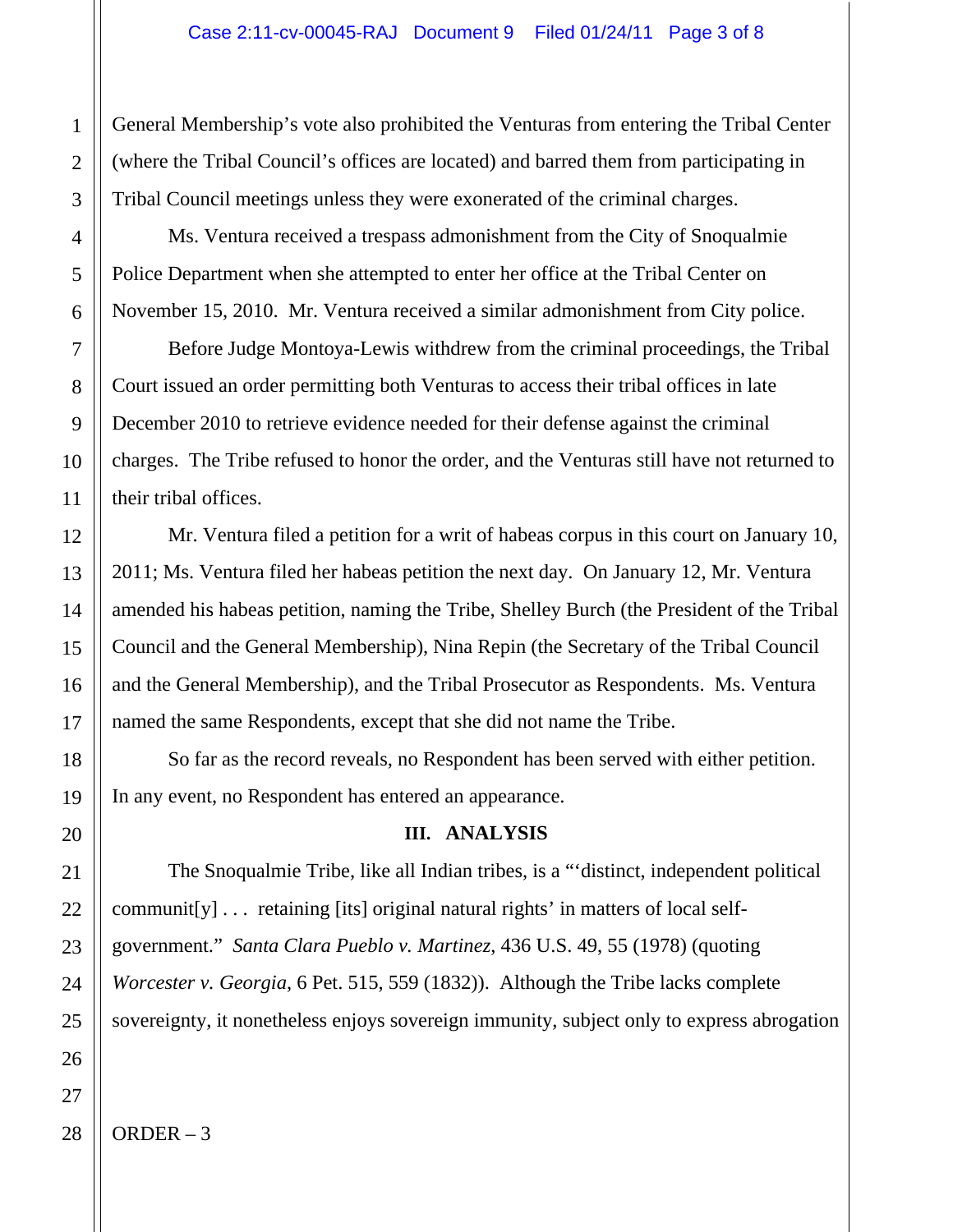of that immunity by the Tribe or Congress.<sup>3</sup> Santa Clara Pueblo, 436 U.S. at 58. The Tribe is generally free to regulate its internal affairs. *Id.* at 55. The United States Constitution does not constrain any Indian tribe except as it expressly provides. *Id*. at 56. In particular, the Bill of Rights and the Fourteenth Amendment are inapplicable to Indian tribes. *Id.*

Exercising its power to "limit, modify or eliminate the powers of local selfgovernment which the tribes otherwise possess," Congress passed the Indian Civil Rights Act of 1968 ("ICRA," 25 U.S.C. §§ 1301-1303) to impose on tribes restrictions that are "similar, but not identical," to those found in the Bill of Rights and Fourteenth Amendment. *Santa Clara Pueblo*, 436 U.S. at 56-57. Among other things, ICRA prohibits unreasonable searches and seizures (25 U.S.C. § 1302(2)), assures the criminally accused a "speedy and public trial" (25 U.S.C. § 1302(6)), prohibits "excessive bail" or imprisonment for longer than one year (25 U.S.C. § 1302(7)), and guarantees due process (25 U.S.C. § 1302(8)). The Venturas invoke ICRA, contending that the Tribe has denied them due process, among other violations.

ICRA does not, however, generally provide a cause of action in the courts of the United States. ICRA is not a general waiver of a tribe's sovereign immunity. *Santa Clara Pueblo*, 436 U.S. at 59. ICRA does not expressly or "impliedly authorize actions for declaratory or injunctive relief against either the tribe or its officers." *Id.* at 72.

A member of a tribe deprived of a right that ICRA guarantees has a single remedy in the courts of the United States: a writ of habeas corpus. 25 U.S.C. § 1303 ("The privilege of the writ of habeas corpus shall be available to any person, in a court of the United States, to test the legality of his detention by order of an Indian tribe."). But, as the text of the statute suggests, a habeas writ is available only to a person in tribal "detention." *Jeffredo v. Macarro*, 590 F.3d 751, 756 (9th Cir. 2009). "Detention," in

<sup>&</sup>lt;sup>3</sup> The Tribe's Constitution provides that the Tribe "is immune from suit except to the extent that the Tribal Council expressly and unambiguously waives its sovereign immunity." Snoqualmie Const., Art. I, Sect. 3.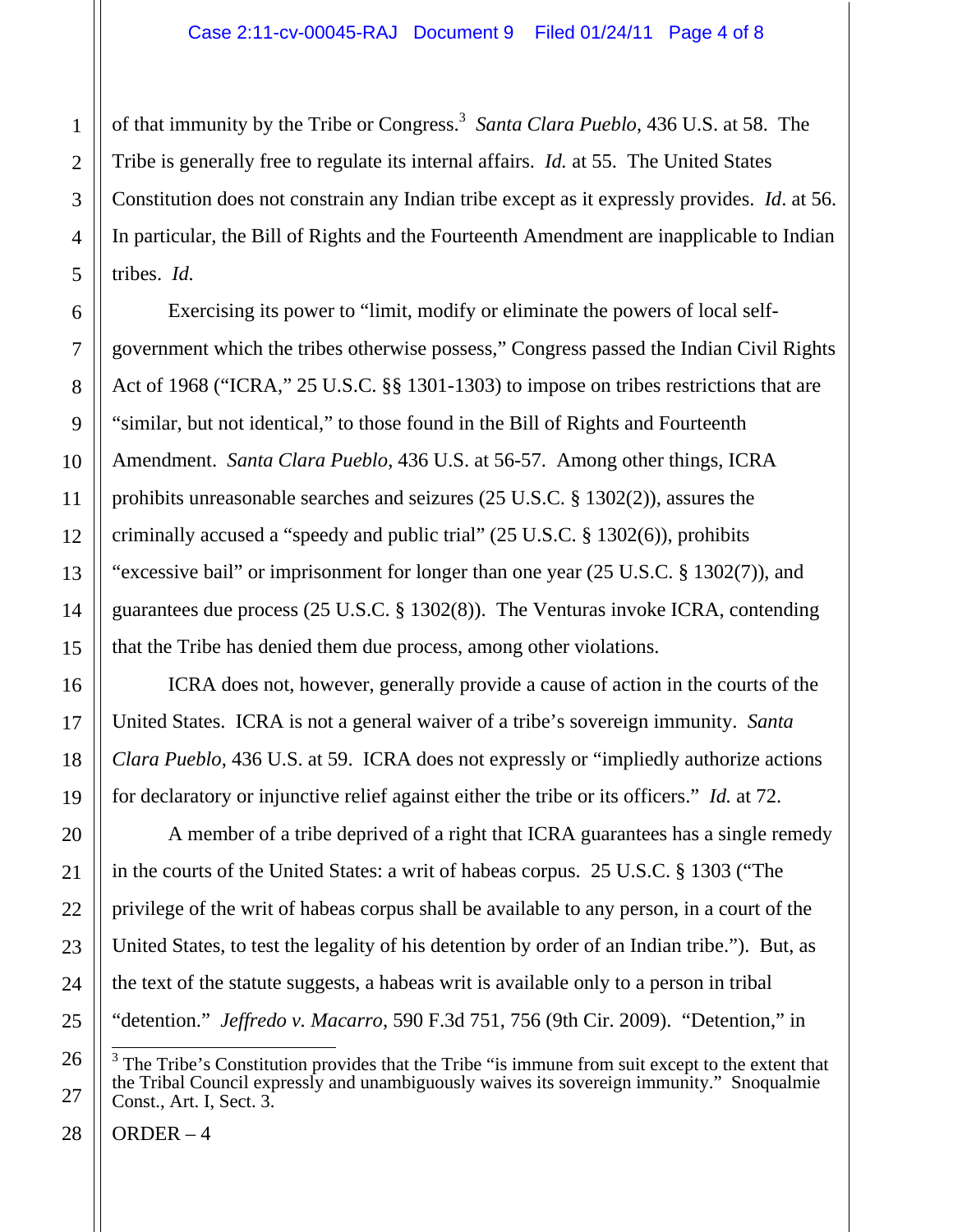turn, has a similar meaning to the "custody" requirement that applies in other habeas proceedings. *Id.* In addition to the custody requirement, a § 1303 habeas petitioner must demonstrate that she has exhausted tribal remedies, and that the custody from which she seeks release arises from criminal rather than civil proceedings. *Id.* at 756-57.

A tribe member is in "custody" for habeas purposes when the tribe has imposed a "severe actual or potential restraint on [his or her] liberty." *Jeffredo*, 590 F.3d at 757 (quoting *Poodry v. Tonawanda Band of Seneca Indians*, 85 F.3d 874, 880 (2d Cir. 1996)). A tribe member who is jailed or imprisoned is in custody. *Jeffredo*, 590 F.3d at 757. An imminent threat of imprisonment can also satisfy the custody requirement. *Id*. at 758 (citing *Hensley v. Mun. Court*, 411 U.S. 345 (1973)).4

Actual or imminent imprisonment, however, is not the only restraint for which a habeas writ is available. *Jones v. Cunningham*, 371 U.S. 236, 240 (1963) ("History, usage, and precedent can leave no doubt that, besides physical imprisonment, there are other restraints on a man's liberty, restraints not shared by the public generally, which have been thought sufficient in the English-speaking world to support the issuance of habeas corpus."). For example, a tribe member who has been permanently banished from a tribe and its lands has suffered a restraint on liberty that is the equivalent of custody. *Jeffredo*, 590 F.3d at 757*.* But the mere threat of banishment or exclusion is not a form of custody. *Id.* at 757-58. The loss of a limited set of tribal benefits is also not a form of custody. *Id.* at 757 (discussing loss of health insurance, tribal distribution payments, and exclusion from membership roll).

In this case, neither Petitioner is in custody. It is undisputed that they have not been detained pending trial. They have been stripped of their power as Tribal Council

ORDER  $-5$ 

 $\overline{\phantom{a}}$ <sup>4</sup> In *Hensley*, the petitioner had been sentenced to a year's imprisonment, and remained free only because the trial court stayed execution of his sentence pending the exhaustion of his postconviction remedies. 411 U.S. at 346. State authorities had "emphatically indicated [their] determination to put him behind bars . . . ." *Id.* at 351. The Court noted that the threat of custody was not "a speculative possibility that depends on a number of contingencies over which he ha[d] no control." *Id.* at 352.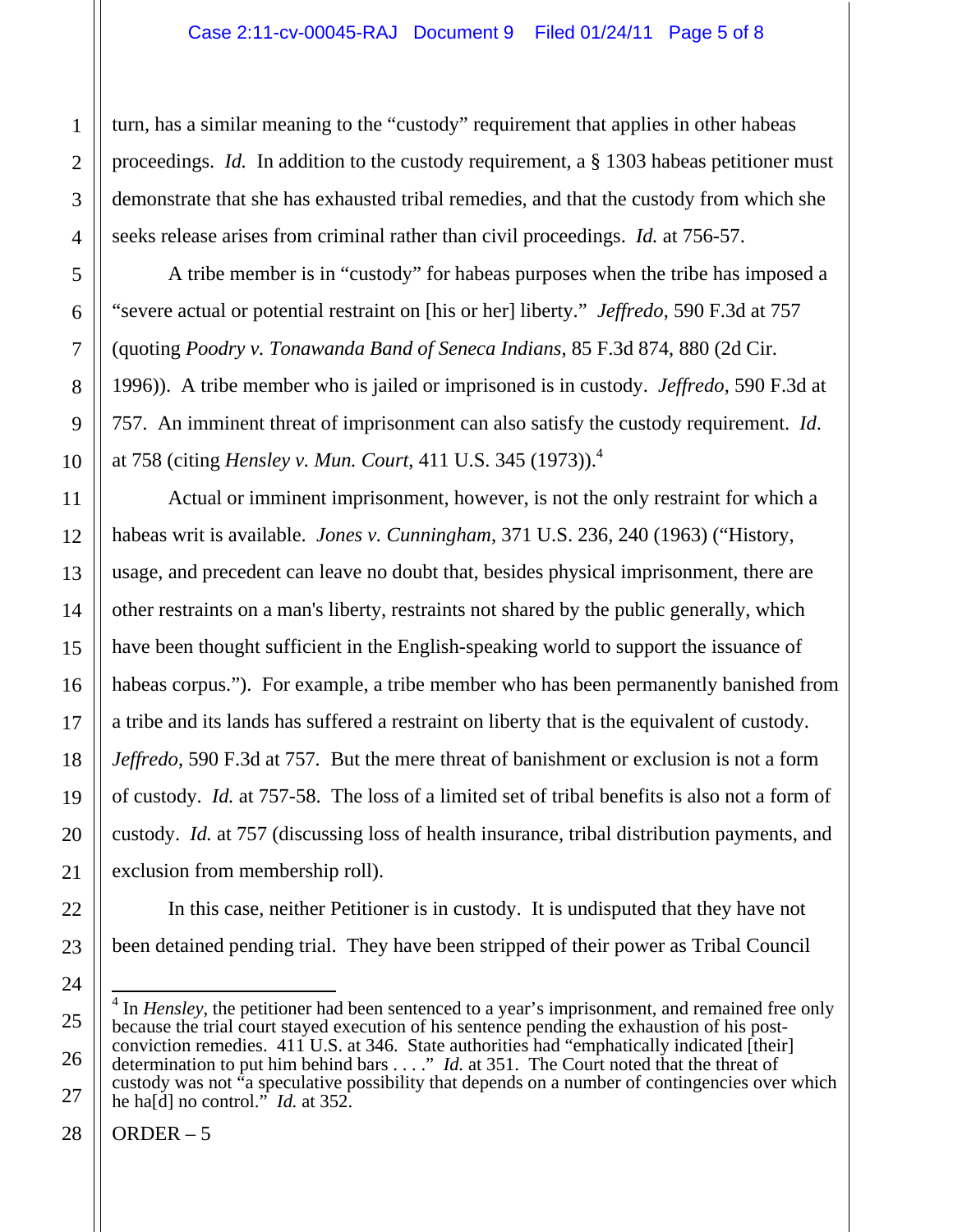members, and have been denied access to the offices of tribal government, but these limited restrictions are no more severe than those deemed insufficient in *Jeffredo*. 590 F.3d at 757 ("We . . . hold that the limitation of [petitioner's] access to certain tribal facilities does not amount to a 'detention.'").

Petitioners' pending criminal charges are not a basis to invoke § 1303, because they have not exhausted their tribal remedies. They face criminal charges for which, if convicted, they could be imprisoned. Except in extraordinary circumstances, the remedy for the threat of imprisonment arising from criminal charges is trial, not habeas relief. For example, habeas petitioners seeking relief from state custody must exhaust state remedies, including trial, appeal, and state post-conviction relief. *E.g.*, *Drury v. Cox*, 457 F.2d 764, 764-65 (9th Cir. 1972) ("[O]nly in the most unusual circumstances is a defendant entitled to have federal interposition by way of injunction or habeas corpus until after the jury comes in, judgment has been appealed from and the case concluded in the state courts."). Similarly, tribe members invoking ICRA must exhaust their tribal remedies before seeking habeas relief. *Jeffredo*, 590 F.3d at 756. The exhaustion requirement gives way only where the "tribal courts offer no adequate remedy." *Id.*

Although Petitioners may lack an adequate tribal remedy for the stalemate in the Tribal Court, that stalemate does not place them in custody. Petitioners note that the withdrawal of the Tribal Court leaves them in legal limbo, and renders them incapable of exhausting their tribal remedies, at least for the time being. This court, however, does not have authority to issue a writ releasing Petitioners from limbo, it can only release them from custody. Although the Tribal Court appears to have come to a standstill, Petitioners are not in custody pending the resolution of that standstill.

ORDER – 6 In addition to the custody and exhaustion requirements, the *Jeffredo* panel imposed a third limitation on habeas relief: the custody must arise from criminal proceedings. 590 F.3d at 759. The restrictions on Petitioners' liberty arise from the General Membership resolution that suspended them from the Tribal Council and barred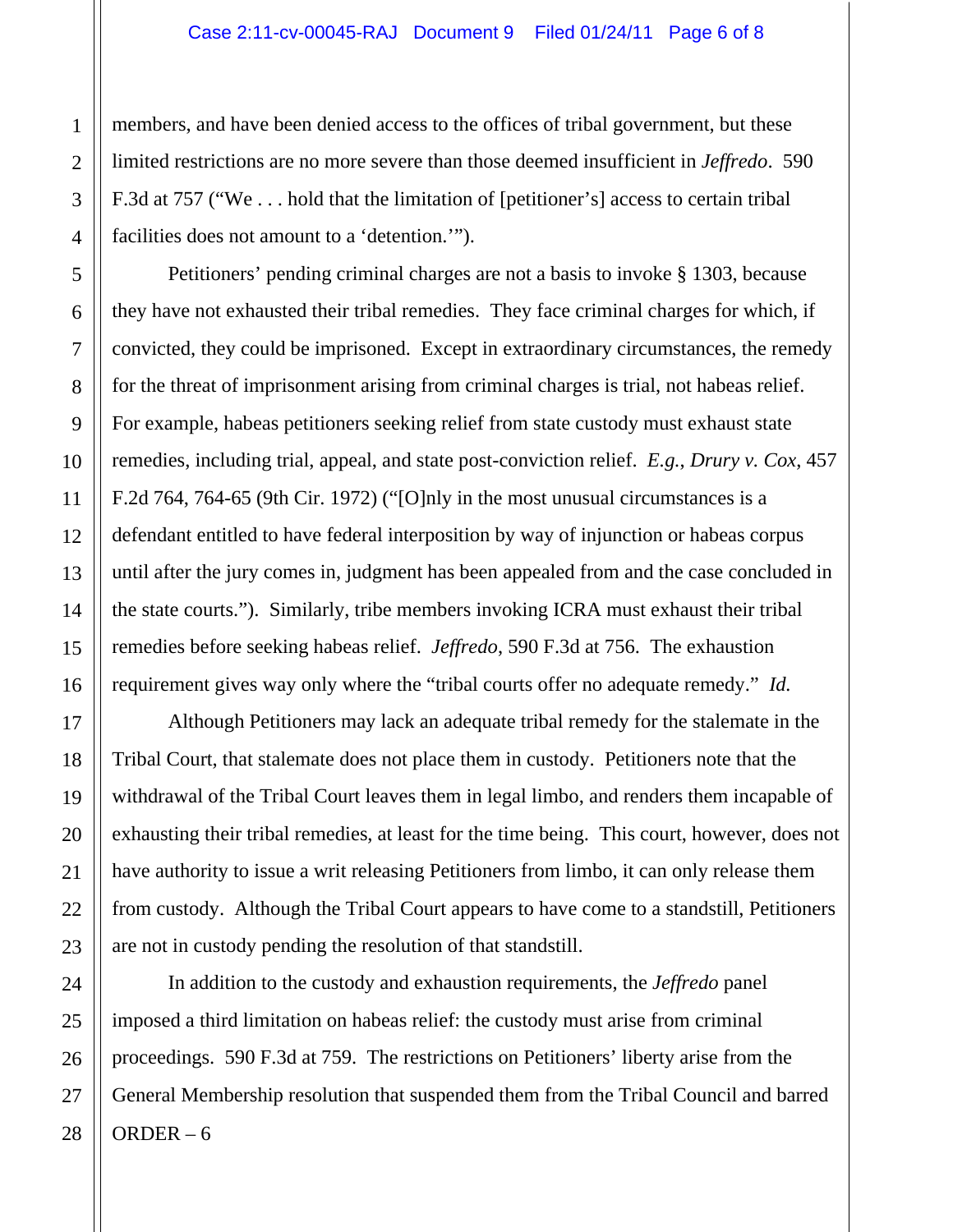them from the Council's offices. These are not explicitly criminal proceedings, and are more akin to legislative acts. It is possible that in the proper case, the act of a tribal legislative body could be characterized as a criminal proceeding. For example, if a tribal legislature imprisoned a tribe member by majority vote, that member could perhaps seek habeas relief. The court need not test the limits of the "criminal proceeding" requirement for § 1303 relief in this case. The restrictions that the General Membership imposed are not criminal in nature, nor was the procedure by which those restrictions were imposed. Although separate tribal criminal proceedings are pending against Petitioners, they have so far imposed no restraints on their liberty.<sup>5</sup>

For all of these reasons, the court holds that it lacks subject matter jurisdiction over these habeas petitions. The court takes no position on the whether the Tribe has violated ICRA or the Tribe's Constitution in the pursuit of criminal and other sanctions against Petitioners. It merely holds that the court has no jurisdiction to interfere in that pursuit.

Before concluding, the court notes that it has reached its decision today without a hearing and before the Tribe or its officers have appeared in this action. The court has "an independent obligation to determine whether subject-matter jurisdiction exists, even in the absence of a challenge from any party." *Arbaugh v. Y & H Corp.*, 546 U.S. 500, 514 (2006). Ordinarily, the court would have issued an order to show cause or otherwise given Petitioners an opportunity to make the case for the exercise of jurisdiction. In this case, Petitioners recognized that subject matter jurisdiction was in question, and used their habeas petition (in Mr. Ventura's case) and an accompanying memorandum (in Ms. Ventura's case) to address the question of subject matter jurisdiction. Both Petitioners have weighed in on the jurisdictional question. There is no need to offer them a second

<sup>&</sup>lt;sup>5</sup> To the extent that the trespass admonishments from the Snoqualmie Police are criminal in nature, they are plainly beyond the scope of the instant petitions. The Snoqualmie Police Department is not a tribal agency.